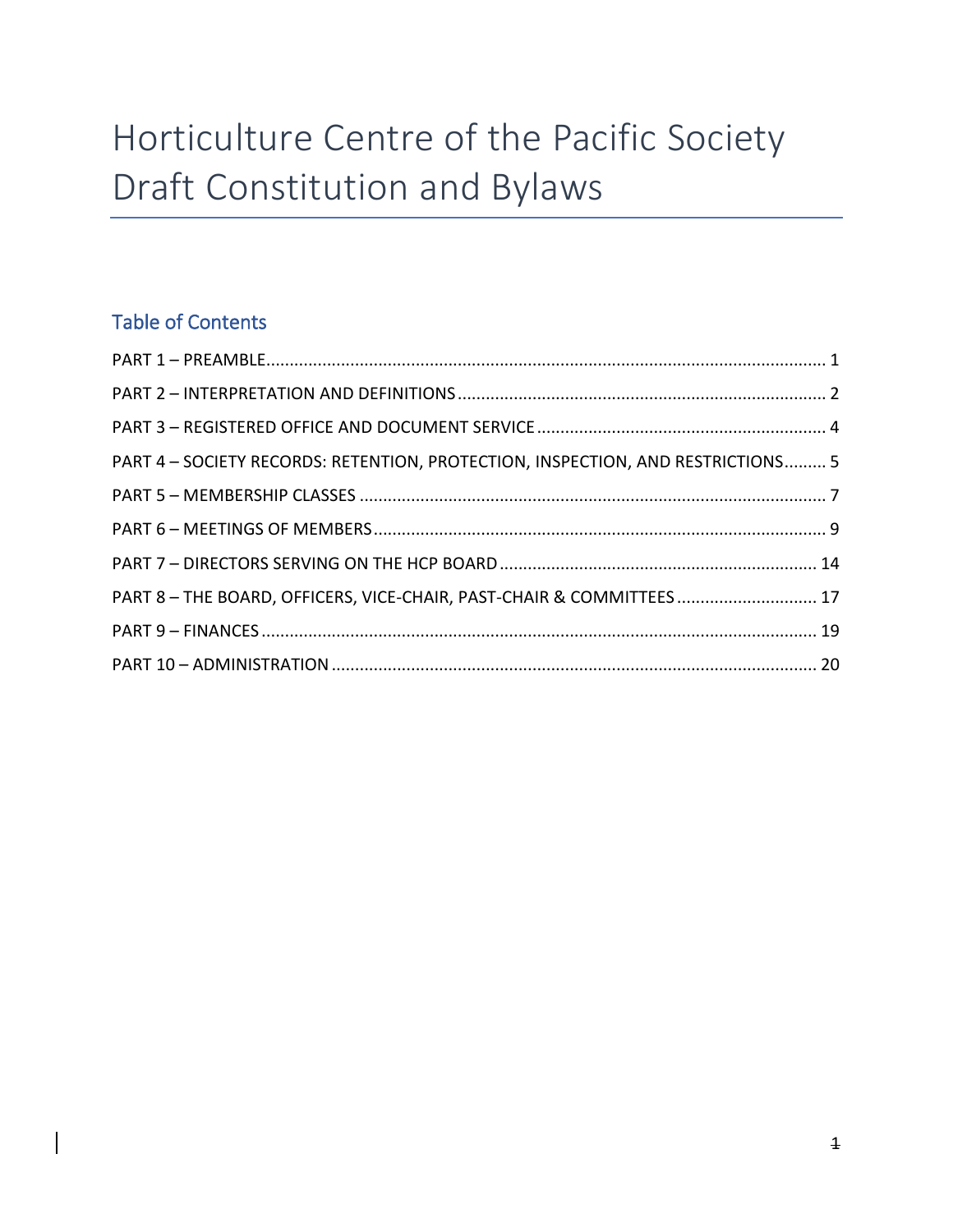# Horticulture Centre of the Pacific Society Constitution and Bylaws

Society name**:** Horticulture Centre of the Pacific

Society constitution: HCP is an internationally-recognized botanical garden that provides first class horticulture and ecosystem conservation education, for industry professionals, community members, and youth.

### <span id="page-1-0"></span>PART 1 – PREAMBLE

- 1.0 The Society achieves its purpose through:
	- (a) Awareness by:
		- i. fostering awareness of the value of horticulture, conservation and arboriculture
		- ii. promoting public interest in horticulture, conservation and arboriculture
	- (b) Education by:
		- i. providing educational programs for industry professionals, the community and youth
		- ii. demonstrating appropriate use of plants
		- iii. demonstrating appropriate garden methods
	- (c) Protection by:
		- i. Promoting and practicing the preservation of green space
		- ii. Protecting rare and endangered species of plants and ecosystems
	- (d) Operations by:
		- i. Operating and maintaining gardens and arboreta
		- ii. Providing facilities for research, garden maintenance and propagation of plants
		- iii. Collaborating with other societies that uphold the Society's purpose
	- (e) Community by:
		- i. encouraging public use and enjoyment of the Horticulture Centre and its programs
		- ii. providing venues for public events, conferences and social functions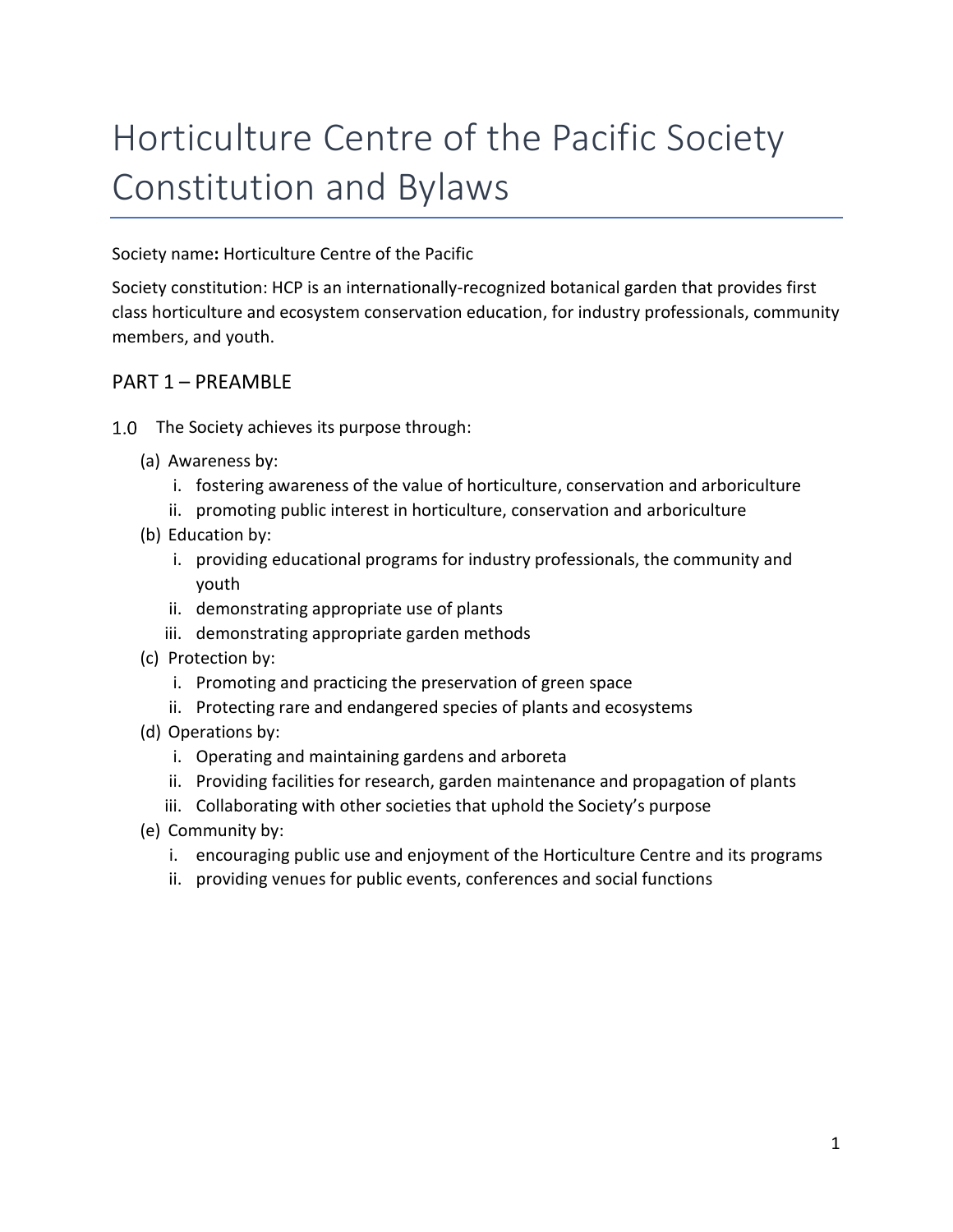### <span id="page-2-0"></span>PART 2 – INTERPRETATION AND DEFINITIONS

#### 2.0 Interpretation

- (a) If there is a conflict between these Bylaws and the *Societies Act of British Columbia* (hereafter, *Societies Act*) or the Regulations under the *Societies Act*, the *Societies Act* or the Regulations, as the case may be, shall prevail.
- (b) The Members may amend these Bylaws by special resolution at a duly called General Meeting or Special General Meeting.
- (c) If a word is used in the singular, where it makes sense, it also means the plural.
- 2.1 Definitions in the Societies Act apply to these Bylaws. In these Bylaws, unless the context otherwise requires:

**"Act" or "Societies Act"** means the *Societies Act of British Columbia*.

**"Annual General Meeting" or "AGM"** means the Annual Meeting of the Society.

**"Annual Membership Fee" or "Fees"** means the annual membership cost or dues for each membership class in the Society.

**Annual Report"** means the report that must be filed within 30 days after an AGM, with the Registrar of Companies in the Province of British Columbia.

**"Ballot"** means a vote made in writing, on paper, to be used for a secret voting process.

**"Board"** means the HCP's Board of Directors as elected or appointed in accordance with these Bylaws.

**"Board Report" or "Directors' Report"** means the report on the Society's previous year's activities given by the Board Chair at the AGM on behalf of the Board of Directors.

**"Board Resolution"** means a Resolution that is passed at a Board Meeting by a simple majority or a Resolution that has been sent in writing to all eligible Directors that is consented to electronically, or in writing, by those Directors with voting rights.

**"Bylaws"** means these Bylaws and any changes subsequently approved by the Members by special resolution and filed with the Registrar.

**"Chair"** means the Director elected by the Board to chair the Directors' meetings in accordance with these Bylaws.

**"Conflict of Interest"** means situations in which personal, occupational or financial considerations may affect, or appear to affect, the objectivity, judgment or ability of a Director to act in the best interests of the organization.

**"Constitution"** means the HCP Constitution and any changes approved by the Members by Special Resolution and filed with the Registrar.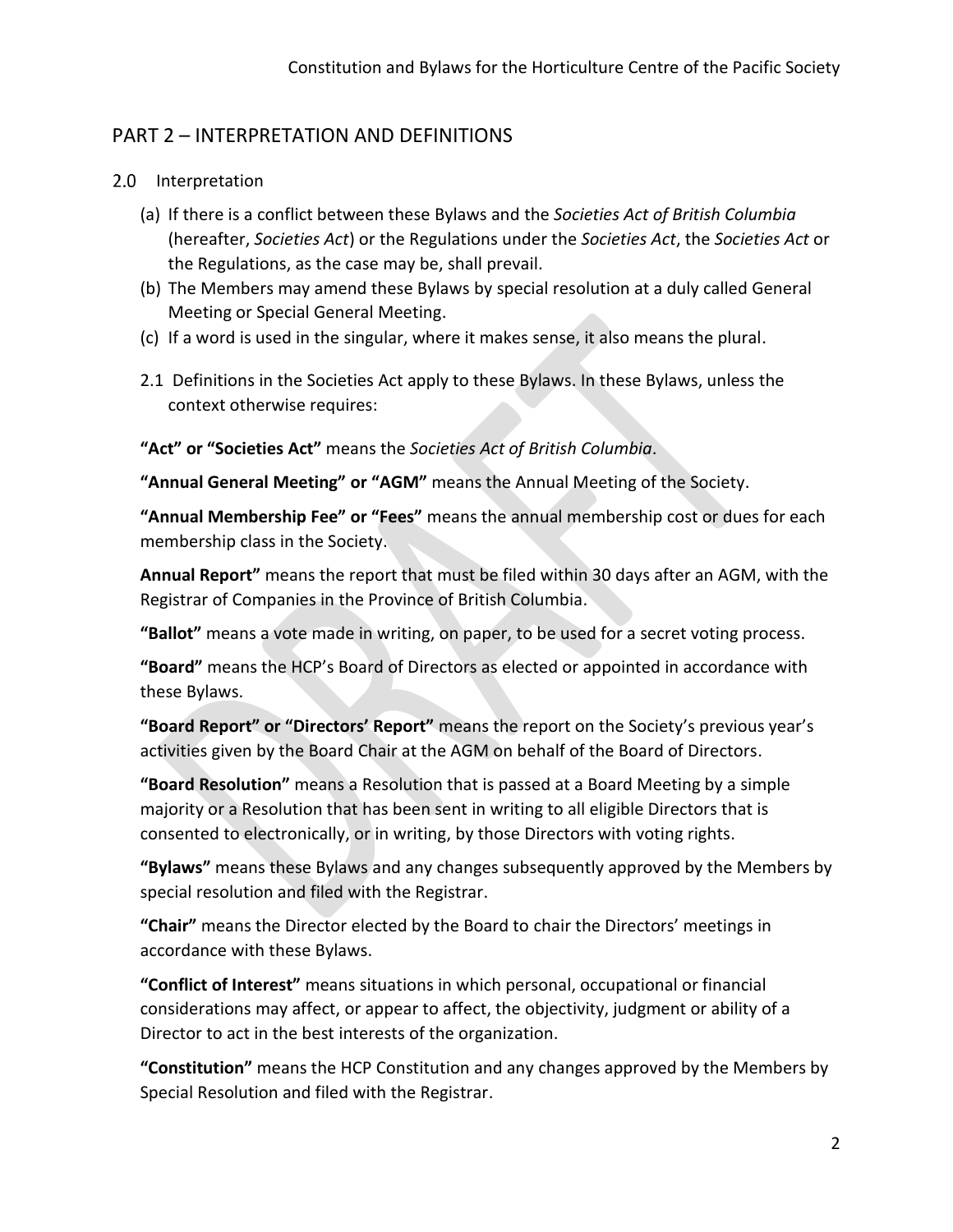**"Counterpart"** means one or more signed, identical copies of a document that are then considered as though they were one document.

**"Court"** means the Supreme Court of British Columbia.

**"Director"** means a Member who is elected or appointed to the Board in accordance with these Bylaws.

**"General Meeting"** means a meeting of the Society at a time and place in accordance with the *Societies Act* as determined by the Board of Directors.

"HCP" means the Horticulture Centre of the Pacific.

**"In Camera" Meeting(s),** or portions thereof, are Board meetings whose subject matter is open for consideration and/or discussion only by those intimately concerned.

**"Mailing Address"** means the Registered Office mailing address as set out in the Society's statement of Directors and Registered Office.

**"Material"** refers to pertinent or relevant information, or knowledge germane to matters, situations, discussions or decisions.

**"Member"** means a person, society or corporation qualifying for membership in one of the HCP Society's Classes of Membership.

**"Member Proposal"** is a proposal brought to the Board for review and approval for inclusion on a General Meeting Agenda, in accordance with these Bylaws.

**"Non-Voting Member"** means a person, or group qualifying for membership in one of the HCP Society's Classes of Membership which does not include voting privileges.

**"Notice"** means Notice of a meeting of the Society to be given to all Voting Members of the Society by any of the several means in accordance with these Bylaws.

**"Officer"** means a Director who is elected by the other Directors to Chair board meetings, or to hold the positions of Vice-Chair, Treasurer or Secretary of the HCP Society.

**"Ordinary Resolution"** means a Resolution that is:

- i. passed at a General Meeting by a simple majority of the votes cast in person, or
- ii. by any other means specified in these bylaws, or
- iii. consented to in writing by 2/3 of the Voting Members

**"Past Chair" or "Immediate Past Chair"** means the elected Board Chair prior to the last AGM, who did not stand for re-election to the Board at that AGM and who is serving on the Board ex-officio in accordance with these Bylaws.

**"Quorum"** means the minimum number of Members required to transact business at a General Meeting of the Members or the minimum number of Directors required to transact business at a Board Meeting.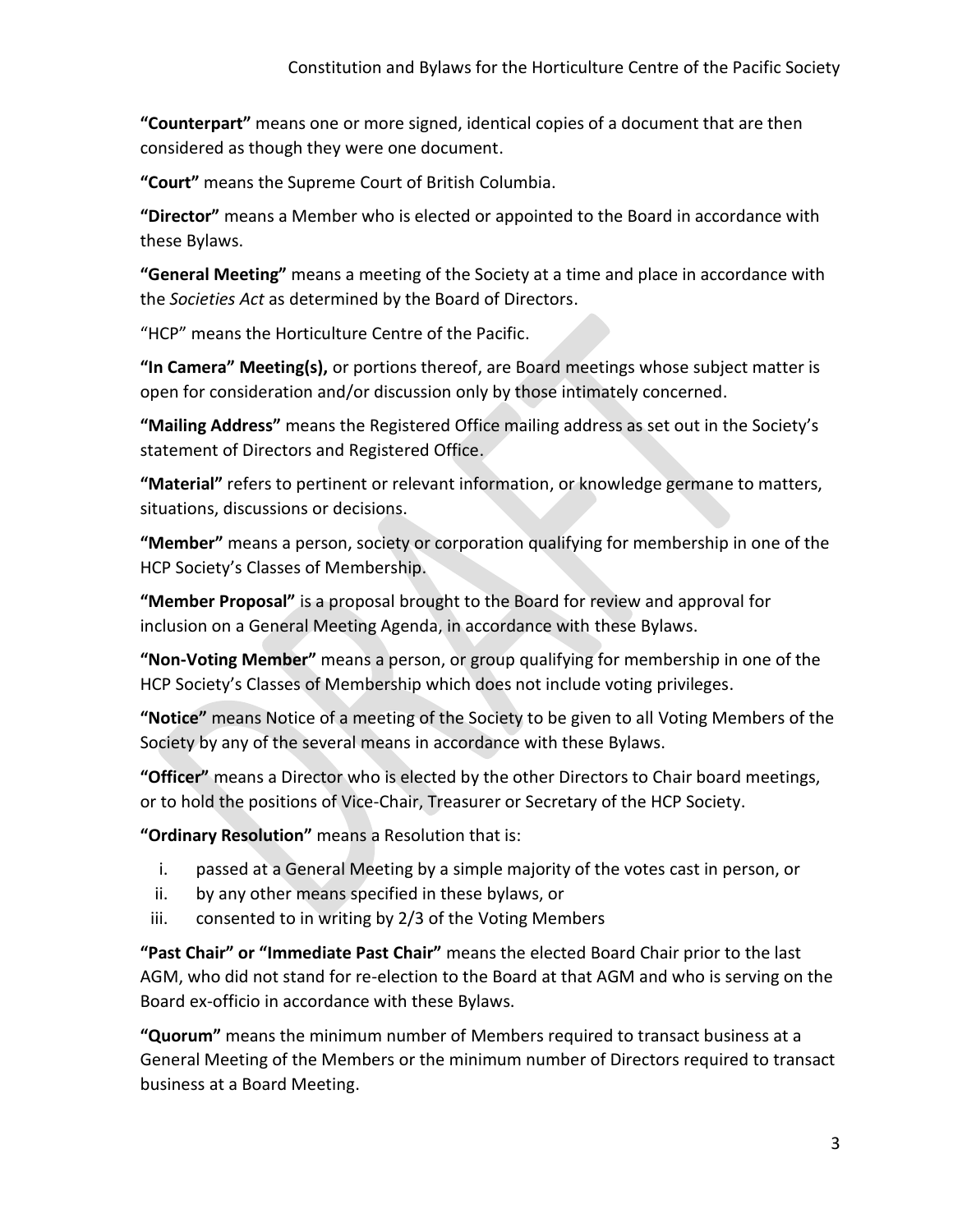**"Register of Directors"** means the list of current HCP Directors including their names and contact information.

**"Register of Members"** means the list of the Society's Members in good standing which is limited by the *Societies Act* to contain only Member name and Class of Membership, contact information including email address.

**"Registrar"** means the Registrar of Companies in the Province of British Columbia.

**"Senior Management", "Senior Manager/s"** means the person or persons engaged by the Board to manage the activities and internal affairs of the Society.

**"Simple Majority"** means 50% plus 1 (one) or more votes cast in relation to Society business.

**"Society"** means the Horticulture Centre of the Pacific Society.

**"Special Business"** means any business conducted at a Special General Meeting (SGM), as outlined in the Notice calling the Meeting, and any business conducted at an AGM except adopting the Rules of Order, receiving the financial statements, the Auditor's Report, Board Report, Management Report, electing Directors, and appointing an auditor.

**"Special General Meeting"** means a meeting of the Members of the Society that is called in between scheduled AGMs in order to deal with important, timely or urgent matters that require the Members' approval.

**"Special Resolution"** means a Resolution that is passed at a General Meeting by at least 2/3 of the votes cast, whether cast in person or by any other means permitted in these Bylaws, or consented to in writing by all of the Voting Members.

**"Voting Members"** means all Members and the representatives of Garden Societies and Corporations who have the right to vote in accordance with these Bylaws

## <span id="page-4-0"></span>PART 3 – REGISTERED OFFICE AND DOCUMENT SERVICE

- The Registered Office of the Society shall be at 505 Quayle Road, in the District of Saanich, V9E 2J7, British Columbia, where:
	- (a) document service may take place; and
	- (b) the Society may also be served a document, if it is delivered to a Director.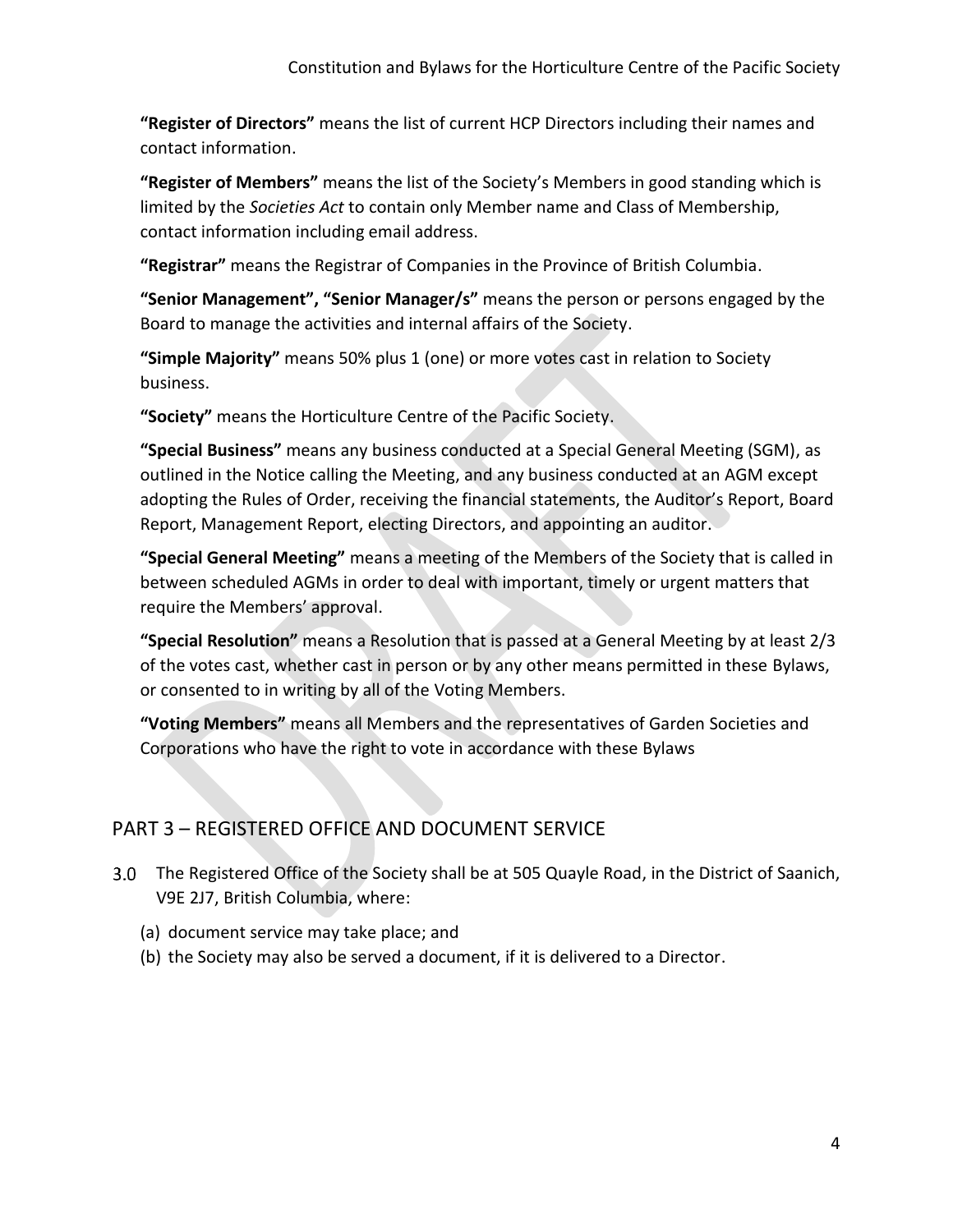# <span id="page-5-0"></span>PART 4 – SOCIETY RECORDS: RETENTION, PROTECTION, INSPECTION, AND RESTRICTIONS

- 4.0 Retention and Protection of Records
	- (a) The Society will keep and maintain records in accordance with its Board approved, Privacy and Document Retention Polices which the Board and Management will review annually.
	- (b) The Society will keep and maintain both non-electronic and electronic records at the Society's Registered Office.
	- (c) The Society will take reasonable precautions in preparing and keeping the records to:
		- i. keep the records in a complete state
		- ii. avoid loss, destruction and/or damage to the records
		- iii. prevent tampering and/or altering of the records make permitted access simple, reliable and prompt, and
		- iv. ensure that secure storage, both physical and electronic, be made available to house any and all confidential records requiring such action.
	- (d) In the event that secure records storage is not available at the Registered Office, the Board may approve alternate location(s) at which some or all of the records may be kept (e.g., confidential records may be held by the Society's Secretary).
	- 4.1 Inspection of Records
		- (a) Directors, Members and other authorized persons must be able to inspect the books and records, at reasonable times.
		- (b) Directors may, without charge, inspect any Society record related to its formation and structure and any Society record related to its operations.
		- (c) Members may, without charge, inspect:
			- i. records related to the Society's incorporation, Constitution, Bylaws, and any court order made in respect of the Society by any court, tribunal, government body, agency, official or the Registrar;
			- ii. portions of Directors' consents to act as, or resign as a Director, or portions of disclosures of interest by a Director or Senior Manager;
			- iii. Board and General Meeting minutes and text of each resolution voted on at each meeting, or consented to in writing or otherwise;
			- iv. the Register of Directors, Directors' provided contact information, their Board appointments and designations; and
			- v. annual financial statements and the Auditor's Report on those statements, and may receive copies of the most recent financial statements, Constitution and Bylaws.
		- (d) Members who wish to inspect the Register of Members must apply for access in writing and state the applicant's name, and state what the information will be used for, namely:
			- i. requisitioning or calling a General Meeting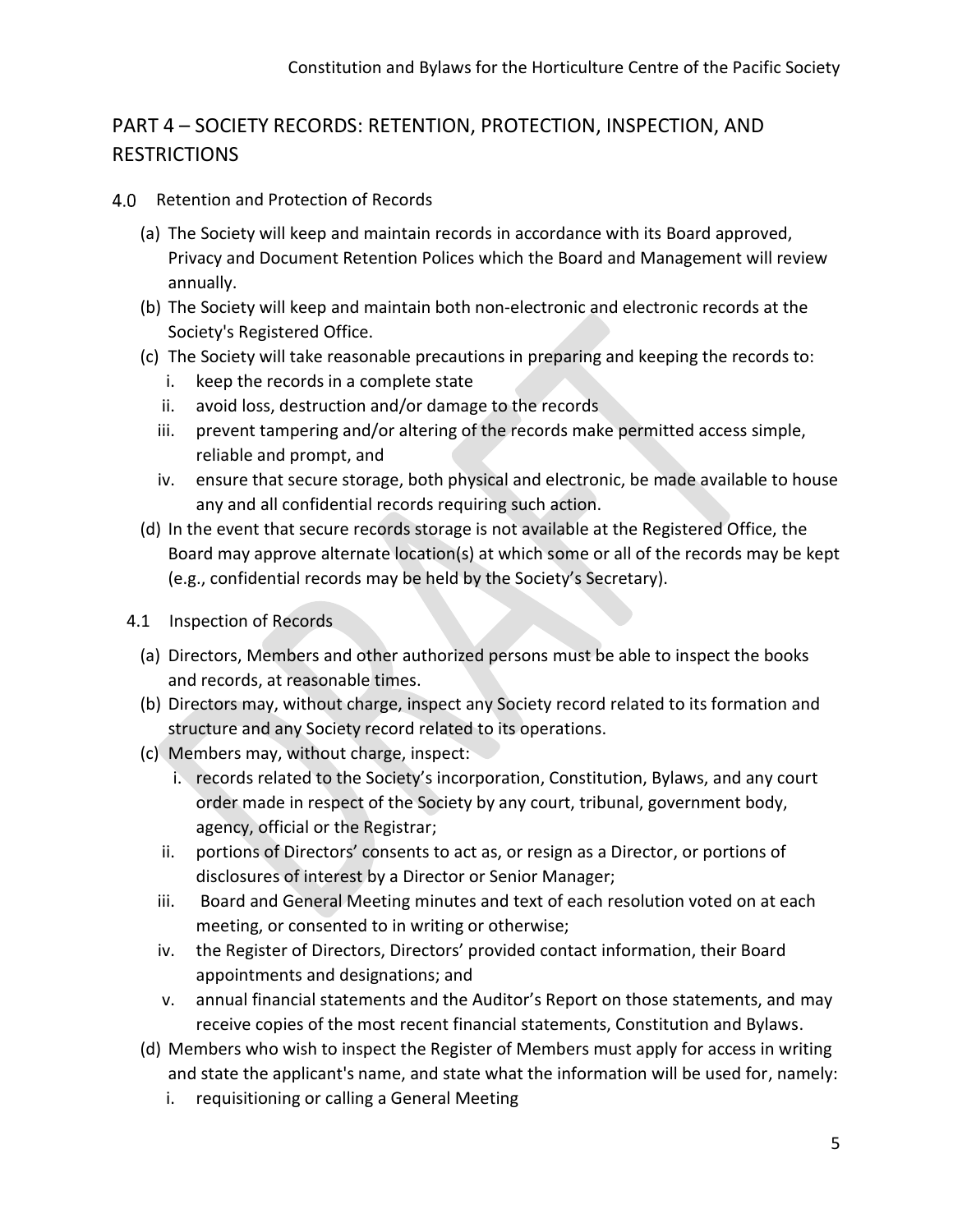- ii. submitting a Member proposal, or
- iii. influencing the voting of Members
- (e) The Society will provide Members access to all documents that they are entitled to see, and
	- i. respond to requests for inspection within 14 days,
	- ii. determine whether to charge a fee and set that fee in accordance with the Regulations, and
	- iii. set a reasonable period of notice, and may place reasonable restrictions on the time(s) during which the Member may inspect the documents.
- 4.2 Restrictions on Records Inspection
	- (a) The Board, by resolution, may restrict a Member's rights to inspect the Register of Members if it considers the inspection may be harmful to the Society or to one or more of its Members, and
		- i. will restrict access to the Register of Members unless the information will be used solely for the Society's activities or internal affairs
		- ii. will provide access only if the information will be used for organizational purposes, and
		- iii. the Board may impose a reasonable period of notice, and restrict the times during which the Member may inspect the Register of Members
	- (b) If the Board restricts inspection rights, a Member may apply in writing to the Society to inspect the Register of Members. The application must include the applicant's name, and:
		- i. confirm that the information will only be used to requisition or call a General Meeting, or
		- ii. to submit a Society Member's Proposal, or
		- iii. in an effort to influence Society Member voting, and
		- iv. if the application is approved by the Society, the Member may inspect the Register of Members without charge.
	- (c) Members and Directors may request a copy of any document which they are entitled to access.
	- (d) The Society may charge a fee for copies of Society records:
		- i. unless these Bylaws say that the person requesting the copy may receive the copy free of charge, and
		- ii. will provide the copy if any required fee is paid, and
		- iii. will send the copy no later than 14 days after the request is received and any required fee has been paid, and
		- iv. will provide the copy for pick up at the Registered Office, or it may be sent by email, Canada Post mail or by delivery service, at cost to the recipient, to the address provided by the recipient.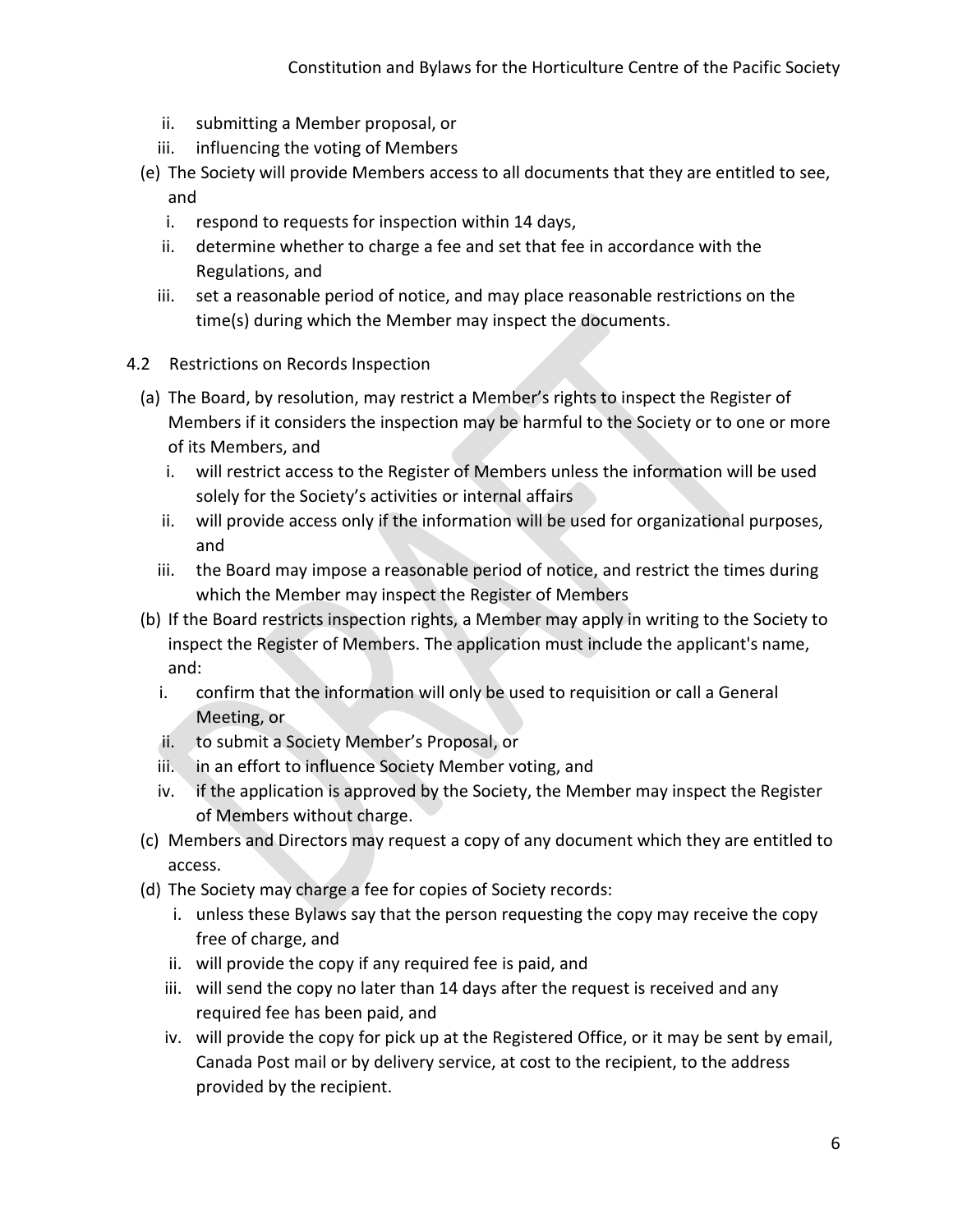- (e) A record or copy is considered to have been received at the beginning of:
	- i. the third day after the record is delivered to the delivery address, or
	- ii. the third day after the record is emailed with proof of transmission, or
	- iii. the fifth day after the record is mailed.
- (f) A member of the public:
	- i. cannot have access to the Register of Members,
	- ii. can request and receive a copy of the financial statements,
	- iii. may, at the discretion of the Board, be permitted access to other records, and
	- iv. may be required to pay a fee for accessing or receiving a copy of the records in line with the fees permitted under the Regulations.

#### <span id="page-7-0"></span>PART 5 – MEMBERSHIP CLASSES

- 5.0 Through an application process, the Society provides voting and non-voting Classes of Membership for:
	- individuals (adults, students, or seniors)
	- couples (adult and senior)
	- garden societies
	- corporate members,
	- life members
	- family group members and
	- Friends of HCP Society members
- The HCP Board of Directors will establish the application process, and
	- (a) will approve conditions and fees for each Class of Membership, which the Board may change from time to time, taking into account HCP's operational needs; and
	- (b) may set the grounds for suspension, expulsion, and revocation of membership and may amend these from time to time.
- 7.0 Definitions of Membership Classes:
	- (a) An adult member is a person 19 years or older who has successfully applied for an HCP membership and has paid all required fees
	- (b) A student member is a person 16 years or older who is registered as a student in a BC School or educational institution who has successfully applied for an HCP membership and has paid all required fees
	- (c) A senior member is a person 60 years or older who has successfully applied for an HCP membership and has paid all required fees
	- (d) Adult couples and senior couples: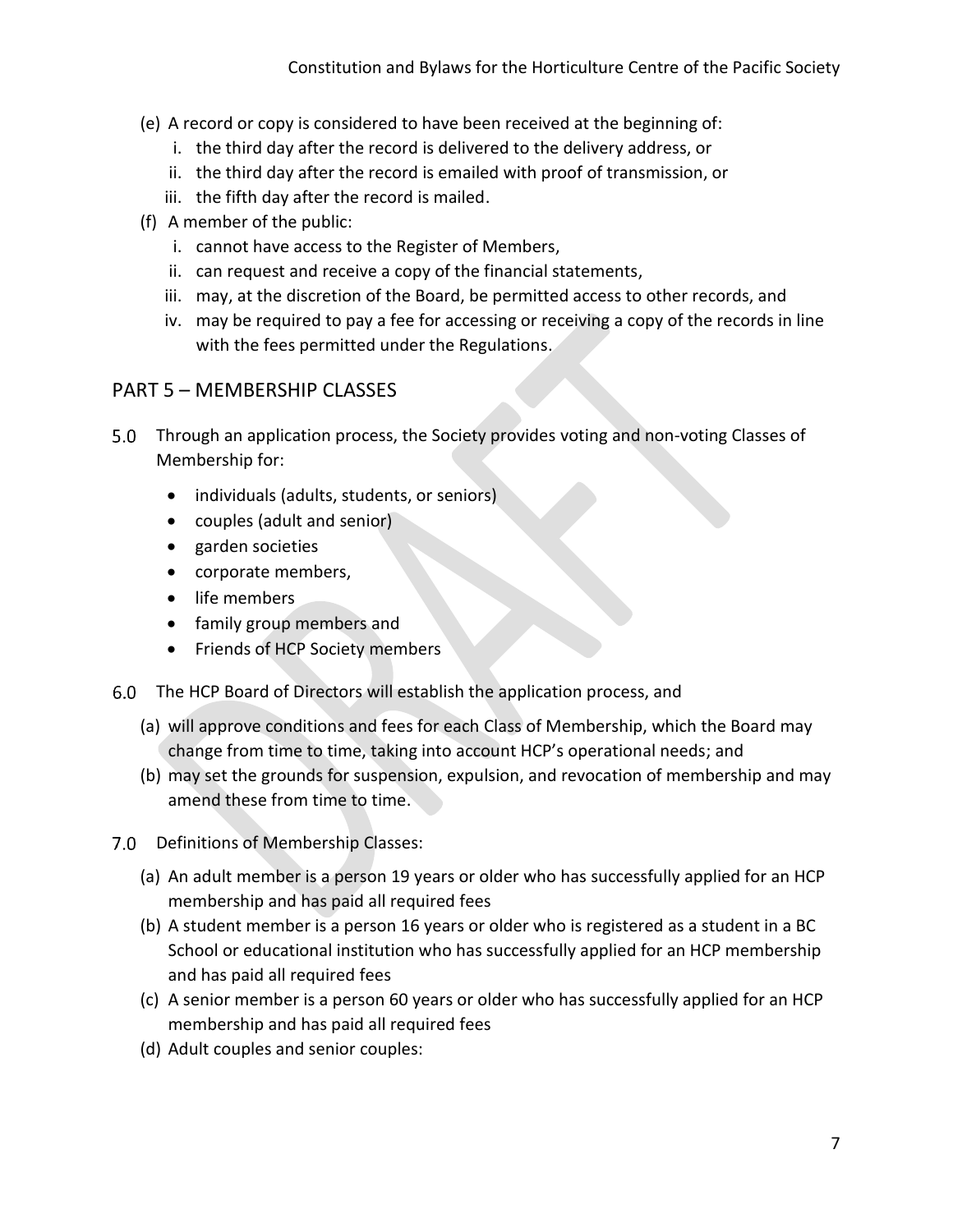- i. Adult couples are two persons, who are 19 years of age or older who self-identify as a couple, have successfully applied for an HCP membership and have paid all required fees;
- ii. Senior couples are two persons, who are 60 years of age or older who self-identify as a couple, have successfully applied for an HCP membership and have paid all required fees.
- (e) Garden societies are registered garden societies that have successfully applied for an HCP Membership and have paid all required fees, and
	- i. must nominate, in writing, a representative to act on their behalf;
	- ii. a garden society member representative has all the rights and responsibilities of an individual member.
- (f) Corporate members are companies that have successfully applied for Membership and have paid all required fees, and
	- i. must nominate, in writing, a representative to act on their behalf; and
	- ii. a corporate member representative has all the rights and responsibilities of an individual member.
- (g) Life members are members whose life membership has been approved by the Society and who are exempt from the payment of the annual membership fee.

### THE NEXT TWO ITEMS ARE BOARD APPROVED PROPOSALS

- (a) "Family Group" memberships comprise a family group of one or two parents and one or more of the family's children up to the age of 18, and have the choice to be either Voting or Non-Voting Members and must nominate one adult parent to represent the family.
- (b) "Friends of the HCP Society" membership is open to all HCP Members in good standing as at May 31, 2021, and as described in 7.0 (a) through (g) inclusively. From June 01 2022, all new applicants for HCP Society membership and membership renewals will be given the option of a "Friends of the HCP Society" membership which will be a nonvoting class of membership in the HCP Society.
- 8.0 HCP Member Responsibilities:
	- (a) Voting Members
		- i. agree to uphold the HCP Constitution and comply with HCP Bylaws
		- ii. agree to be bound by decisions of the Society or the Board that are made in accordance with the Constitution or Bylaws,
		- iii. have a responsibility to attend and vote at Annual and Special General Meetings; and
		- iv. any Voting Member, not in good standing, is not entitled to vote in any manner or on any HCP Society resolution until they are again in good standing.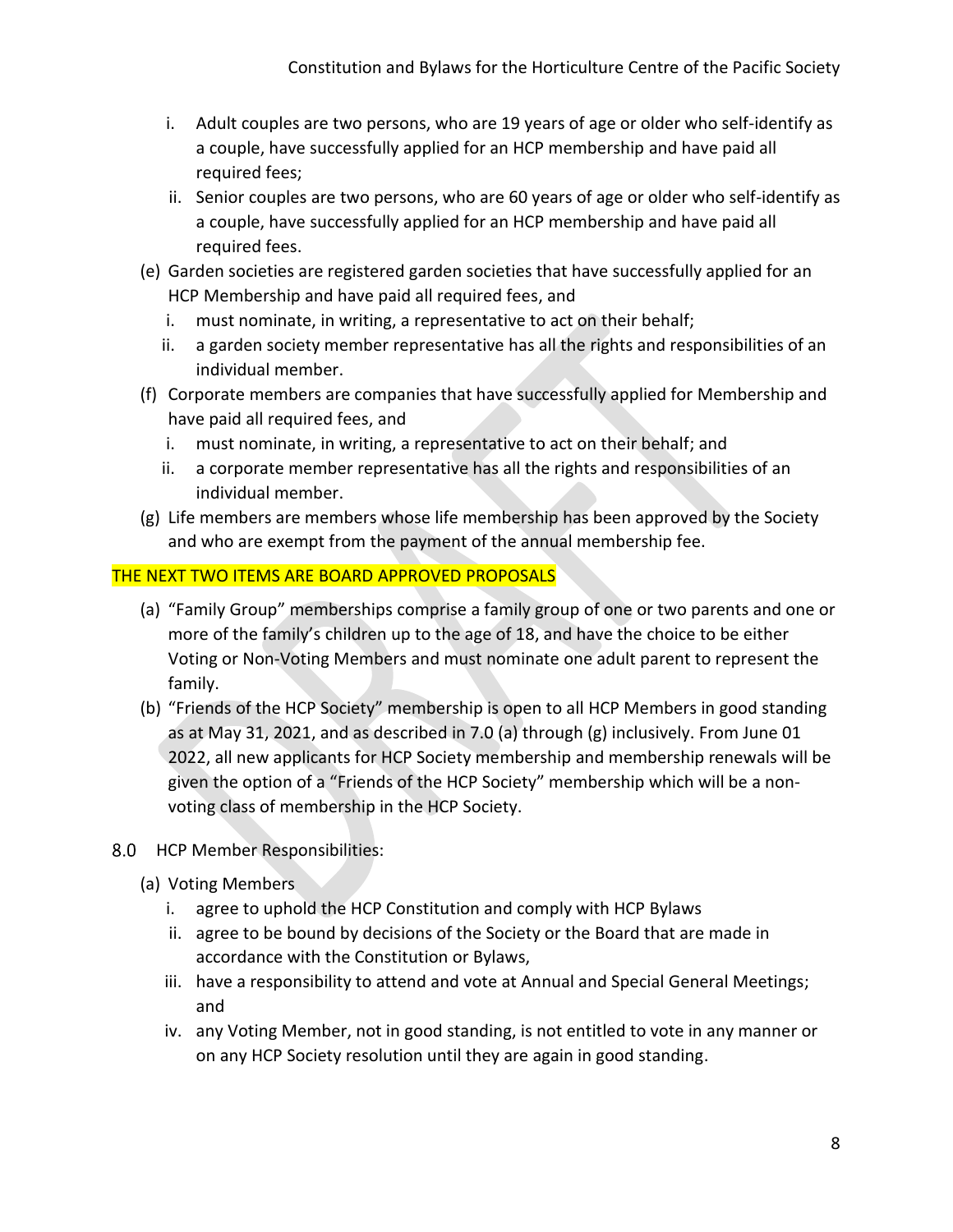- (b) Non-Voting Members
	- i. agree to uphold the HCP Constitution and comply with HCP Bylaws
	- ii. agree to be bound by decisions of the Society or the Board that are made in accordance with the Constitution or Bylaws, '
	- iii. do not have a responsibility to vote in any manner or on any HCP Society Resolution.
- 9.0 A Society Membership ends when:
	- (a) an adult, student, senior, couple, senior couple, garden society, corporate member, life member, family group member or Friend of HCP resigns in writing, or
	- (b) a garden society or corporate member organisation has ceased to operate, or
	- (c) a member has not been in good standing for six months, is expelled, or dies.
- 10.0 A Member is in good standing when the Member has paid the current annual membership fee, along with any other subscription or debt due and owing to the Society.
- 11.0 A Member is not in good standing when membership fees have lapsed beyond 30 days of the renewal date, along with any other subscription or debt due and owing to the Society.
- 12.0 Members are not liable for the debts or liabilities of the Society.

#### <span id="page-9-0"></span>PART 6 – MEETINGS OF MEMBERS

- 13.0 General Meetings of the Members that are most common, and called by the Board are:
	- (a) The AGM, and
	- (b) SGM, which may be called to deal with special or emergency business.
- 14.0 The Board may a call a General Meeting at any time, and
	- (a) must give notice of the Meeting no more than 60 days before and no less than 14 days before the meeting
	- (b) send the notice to the Voting Members' email addresses on file and post the notice on the Society's website
	- (c) select a place within British Columbia and state the date and time for the meeting in the notice, and
	- (d) provide the agenda of the business to be transacted in the notice.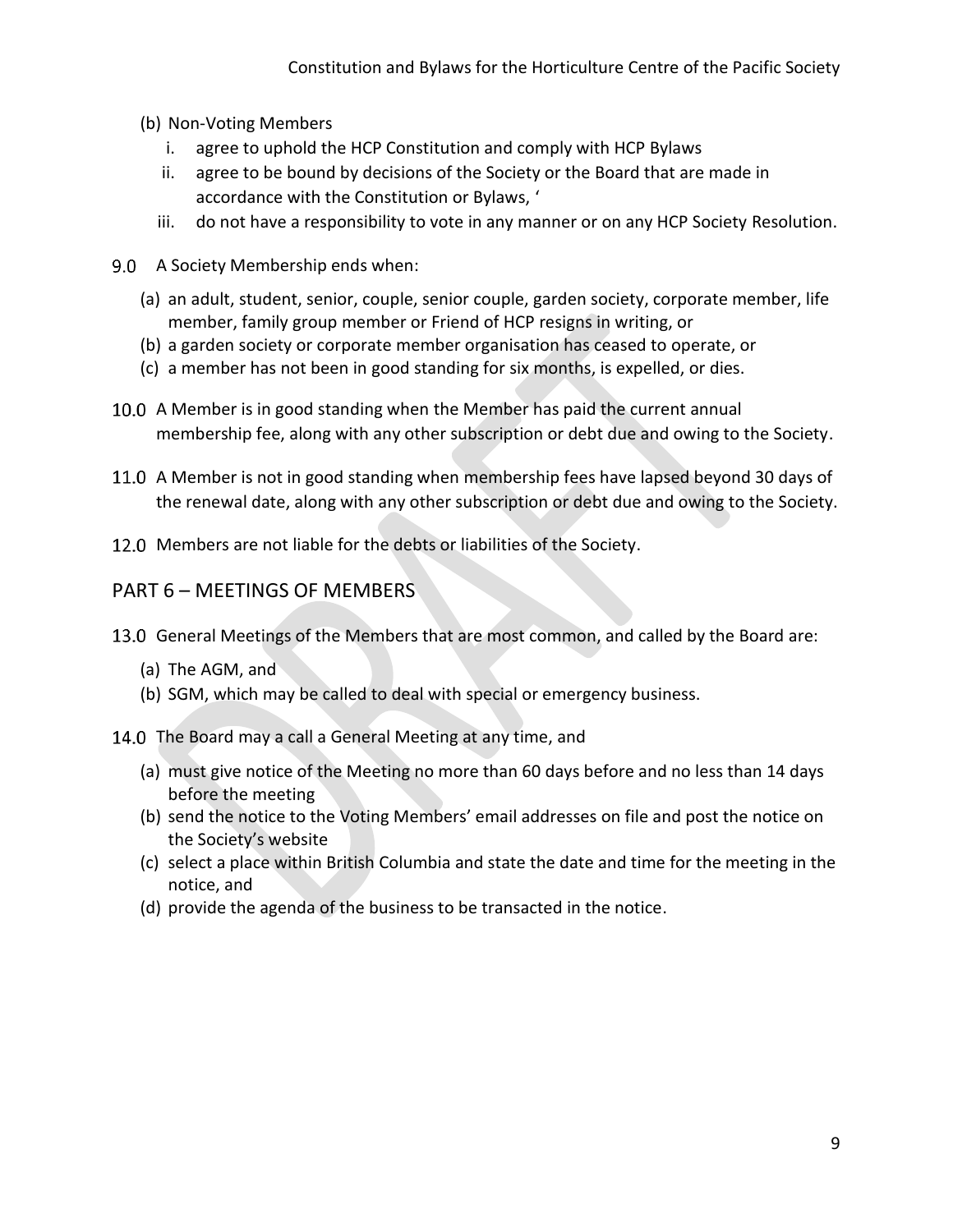- 15.0 The Board must call an AGM to be held no later than the 30th of June of each year and may change this date in compliance with prevailing Provincial Regulations.
- 16.0 The accidental omission to give notice of a meeting to, or the non-receipt of a notice by any of the Members entitled to receive notice, does not invalidate proceedings at that meeting.
- 17.0 A Member may waive his or her entitlement to be notified of a General Meeting and
	- (a) is deemed to have waived entitlement to notification if the Member is present at the meeting, unless
	- (b) he or she is there to object that the meeting is not lawfully called.
- 18.0 The Board Chair Will Preside Over General Meetings
	- (a) if the Chair is unable to preside, the meeting will be chaired by the Vice-Chair or a director if the Vice-Chair is unable to preside; or
	- (b) if none of these is available within 15 minutes of the time set for the meeting, the Members present will elect a member to preside.
- 19.0 The quorum at the start time, within 30 minutes of the start time and any time during General and SGMs, is 15 Voting Members in good standing; however
	- (a) if there is no quorum,
		- i. within 30 minutes from the time the meeting was set to start, the meeting will be terminated if it was requisitioned, or
		- ii. stands adjourned if it was called until the same day in the next week, at the same time and in the same place.
	- (b) if at any time during a General Meeting, business in progress is suspended due to a quorum no longer being present,
		- i. after 15 minutes, the meeting is terminated if it was requisitioned, or
		- ii. (after 15 minutes, the meeting stands adjourned if it was called until the same day in the next week, at the same time and in the same place.
- 20.0 The order of business at Member meetings:
	- (a) at an AGM:
		- i. election of a Chair (if necessary)
		- ii. adoption of the Rules of Order (if requested)
		- iii. confirmation of a quorum
		- iv. confirmation of Notice compliance to members
		- v. approval of the agenda
		- vi. approval of the minutes of the last AGM
		- vii. business arising from the minutes of the previous General Meeting (if any)
	- viii. consideration of the financial statements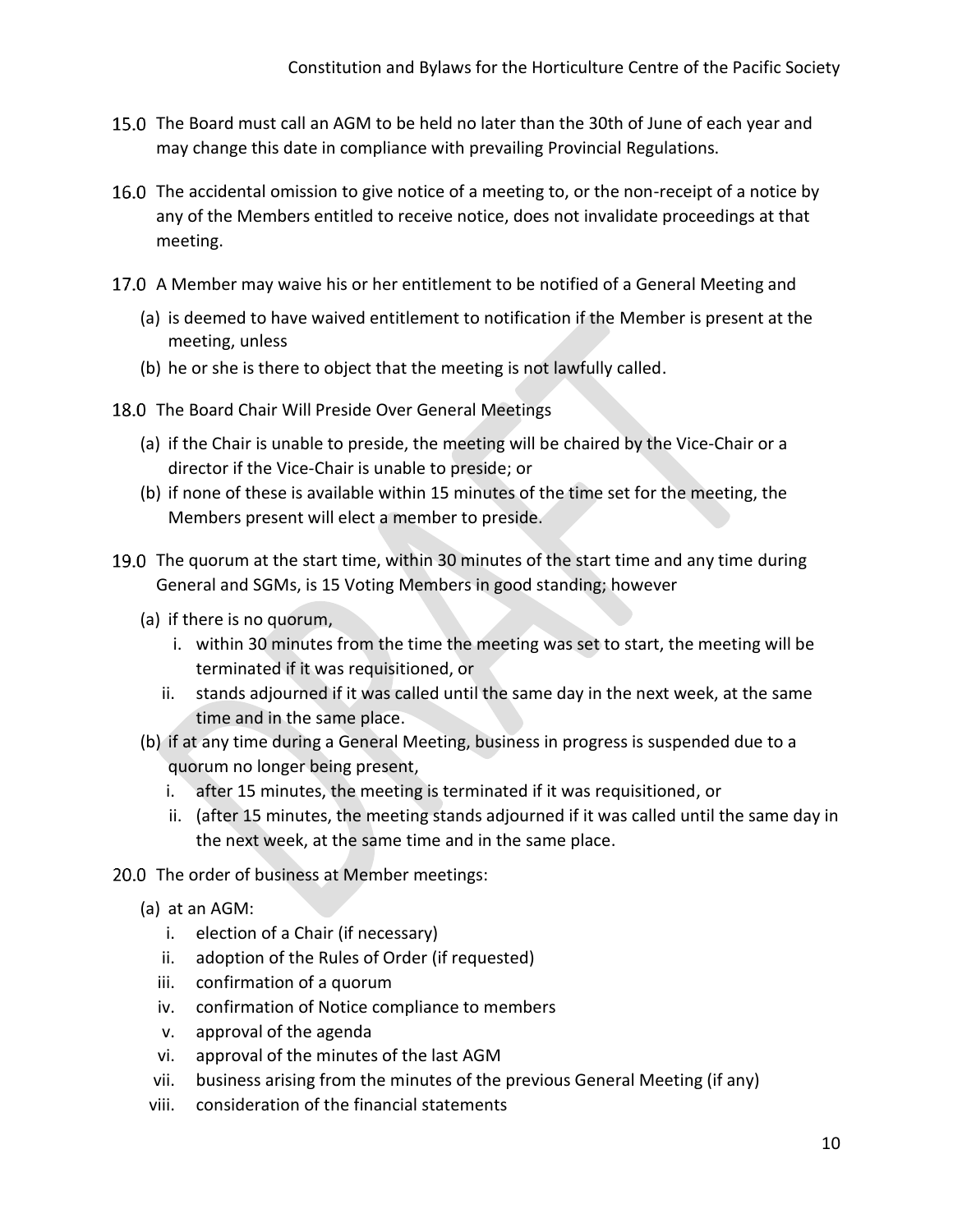- ix. consideration of auditor reports (if any)
- x. consideration of reports from the Directors (if any)
- xi. dealing with business arising from Directors' reports, or a Special Resolution (if any)
- xii. consideration of the report from senior management (if any)
- xiii. any member proposals (if any)
- xiv. election or appointment of Directors
- xv. appointment of an auditor
- xvi. adjourning the meeting.
- (b) at a Special or General Meeting:
	- i. the election of a Chair (if necessary)
	- ii. determining that there is a Quorum
	- iii. approval of the agenda
	- iv. dealing with any unfinished business from the previous General Meeting
	- v. dealing with special, emergency or other business included in the notice calling the meeting, and
	- vi. adjourning the meeting.
- 21.0 Rights of Voting Members in good standing are:
	- (a) to attend all General Meetings and participate in the proceedings, and(b) to vote on all matters.
- 22.0 Participation in General Meetings by Voting Members in good standing is:
	- (a) in person, or
	- (b) by telephone, or
	- (c) by using any electronic communication medium as long as all meeting participants are able to communicate with each other.
- $23.0$ Eligible Member votes:
	- (a) an individual or life Member is entitled to one vote;
	- (b) two persons holding a couple's membership are entitled to one vote each;
	- (c) a corporate, or garden society Member is entitled to one vote which may only be exercised by its authorized representative.

#### 24.0 Voting protocols:

- (a) the Chair does not have a second or casting vote
- (b) if a vote is tied, the proposed resolution does not pass
- (c) the Chair must announce the outcome of each vote
- (d) the Secretary will record motions and voting results in the Minutes of the Meeting, and
- (e) proxy voting is not permitted.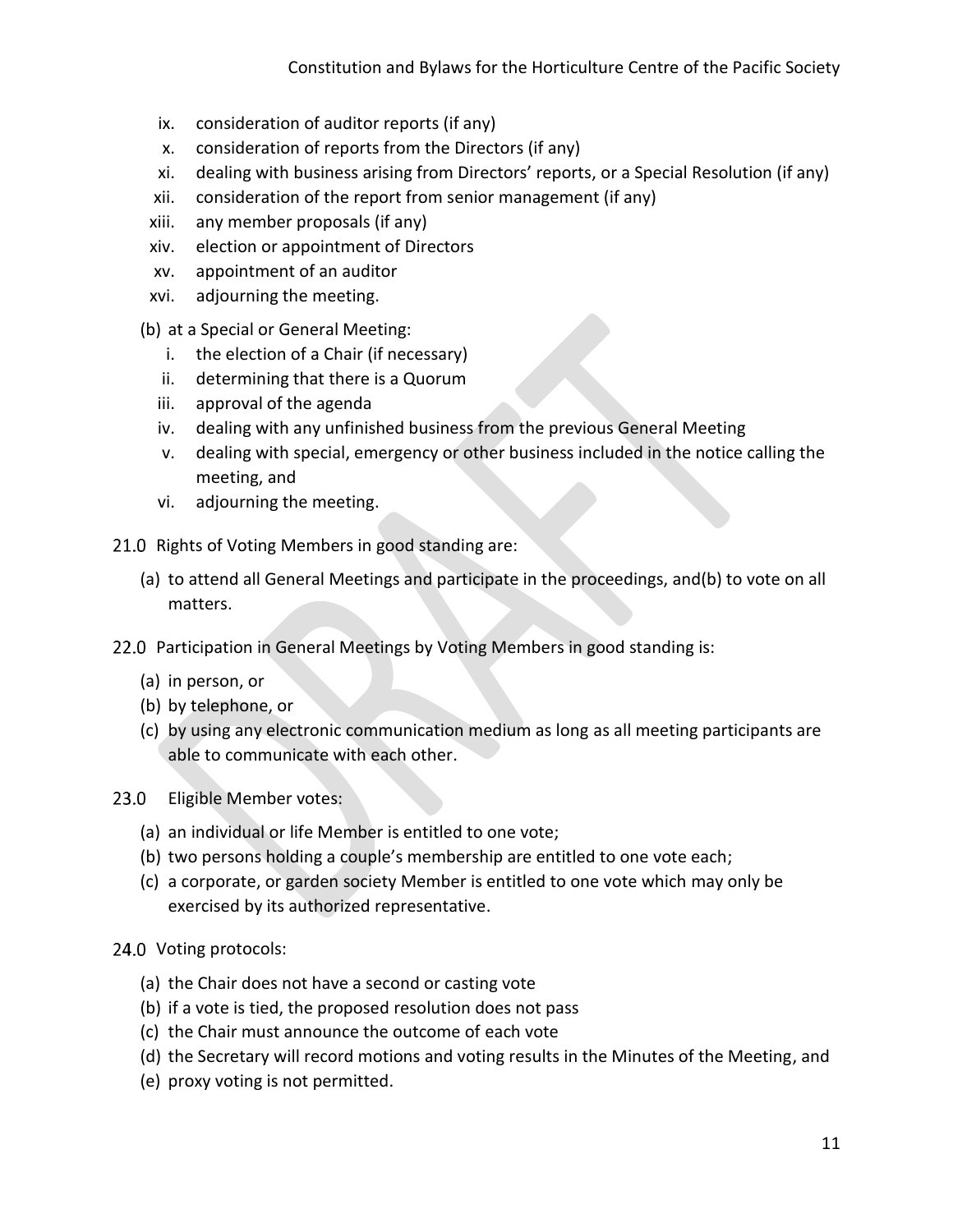- 25.0 Members may vote by:
	- (a) a show of hands or
	- (b) an oral vote or
	- (c) any other method determined by the Meeting Chair provided that the voter's intent is clear, or
	- (d) ballot if:
		- i. the motion is with respect to an identifiable company or individual, and
		- ii. before any vote is to be conducted, the members present at the meeting vote by simple majority in favour of a ballot or
		- iii. at the direction of the Chair, or
		- iv. in advance of the meeting, the Member has submitted their vote to the Secretary by mail, email, or other designated means.
- 26.0 If voting in advance of a General Meeting members must:
	- (a) submit their vote in writing
	- (b) indicate their votes on some or all of the motions being proposed, and
	- (c) the Secretary must receive their advance vote(s) at least 72 hours before the meeting.
- 27.0 Members may propose items to be included in the Agenda for an AGM:
	- (a) a Member proposal must:
		- i. be submitted by a minimum of 5% of the Voting Members,
		- ii. include the names and signatures of the Members making the proposal,
		- iii. include one statement in support of the proposal to be included in the meeting notice,
		- iv. include a description on the proposal that together with the statement for the notice does not exceed 200 words, and
		- v. not be substantially the same as a proposal considered at a General Meeting in either of the two previous calendar years.
	- (b) the Board must:
		- i. include a Member proposal in the notice calling the Annual General Meeting, if it receives the proposal at least 7 days before the notice is sent,
		- ii. state the proposal, the Member(s) submitting the proposal, and one statement from the proposer(s) in support of the proposal,
	- iii. distribute the proposal in advance of the meeting such that Members who will vote in advance may have sufficient time to do so,
	- iv. may distribute the proposal either in advance of or at the meeting, and
	- v. may decline the proposal if it is substantially the same as a proposal considered at the AGM in the previous two years.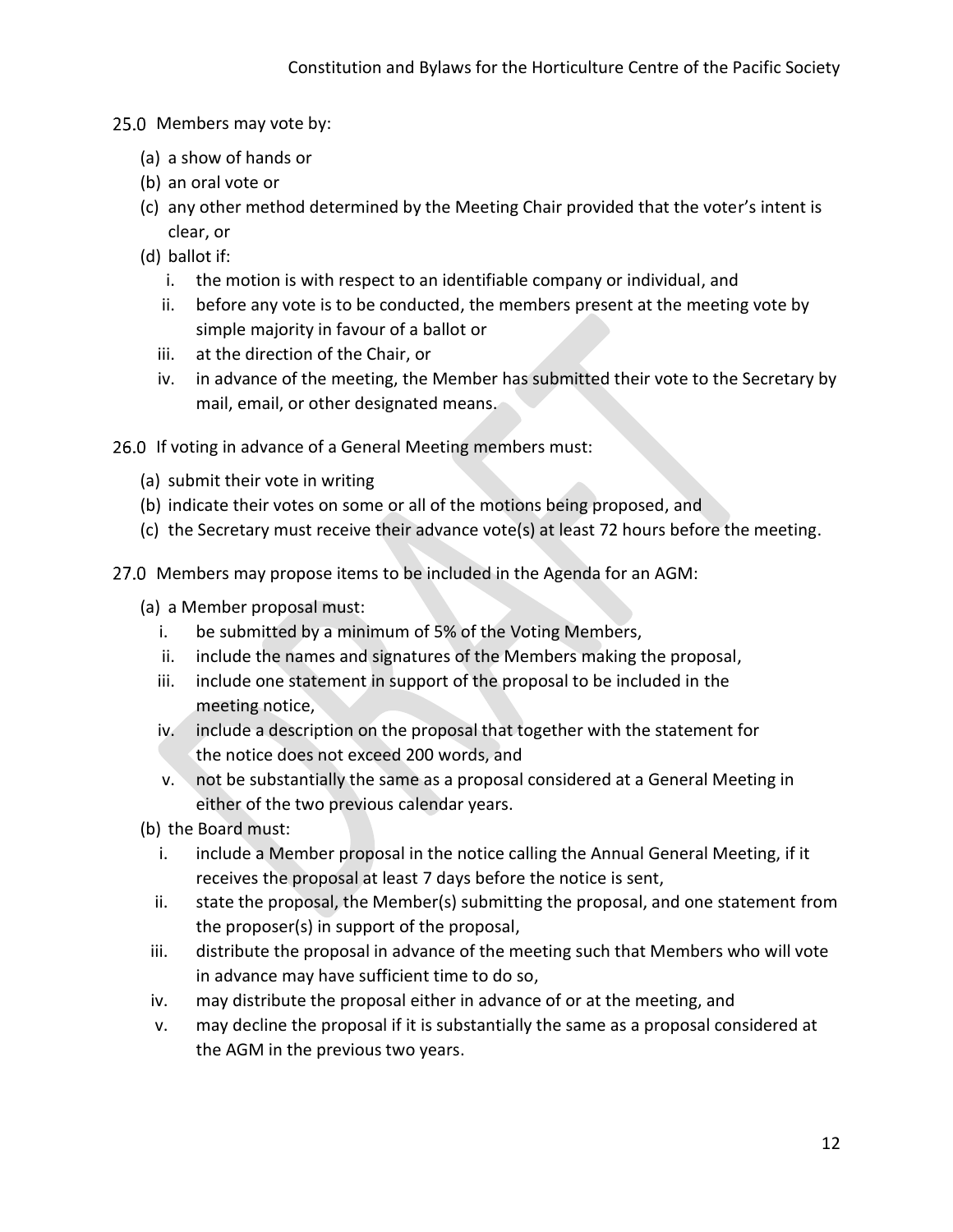- 28.0 The Chair may adjourn a meeting and must adjourn a meeting if so (is "so" necessary?) directed by a simple majority of the Voting Members present.
- 29.0 Giving notice of an adjourned meeting:
	- (a) unless the meeting is adjourned for 30 days or more, the Board does not have to give notice of:
		- i. the adjourned meeting, or
		- ii. the business to be transacted at the adjourned meeting.

30.0 Voting Members may requisition a General Meeting:

- (a) a Voting Member requisition must be submitted to the Board by at least 10% of the Voting Members; and
	- i. must show the names and signatures of those making the requisition (the signatories),
	- ii. must state the business to be discussed in no more than 500 words, including any special resolutions the signatories wish to have considered,
	- iii. may be made in a single record or may be several records in similar form,
	- iv. must be delivered to the Society's registered address, and
	- v. must be sent to all Directors.
- (b) a Board approved, Voting Member Requisition may also be presented, in person, at a General Meeting.
- 31.0 The Board must call the requisitioned meeting within 21 days of receiving the requisition and:
	- (a) must hold the meeting within no more than 60 days after receiving the requisition;
	- (b) must send the notice in the same manner as if they had called the meeting;
	- (c) must conduct the meeting for the sole purpose stated in the requisition; and
	- (d) on failure to call the meeting, the majority of the requisition signatories may call the meeting.
- 32.0 The Society will reimburse the requisition signatories for actual costs reasonably incurred unless the Members vote not to do so by an ordinary resolution at the meeting.
- 33.0 The Court may order that a General Meeting be held:
	- (a) at the request of a Voting Member or a Director, or
	- (b) for any reason the Court considers appropriate
- 34.0 The Court will direct how the meeting will be called, held and conducted, and
	- (a) will specify the notice, date, time, location and manner, and
	- (b) may order that the Quorum be varied or dispensed with, at the meeting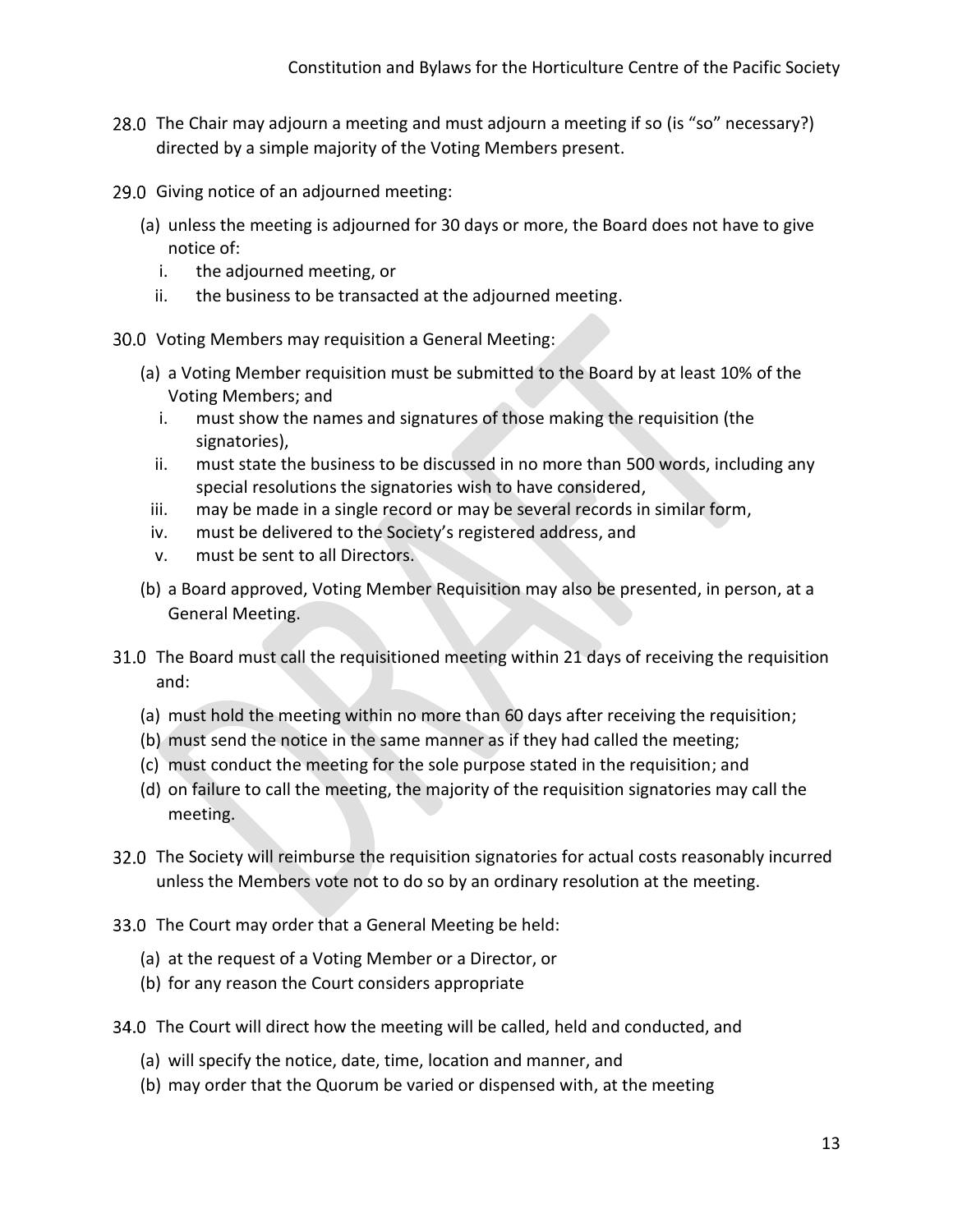## <span id="page-14-0"></span>PART 7 – DIRECTORS SERVING ON THE HCP BOARD

- 35.0 Qualifications to serve on the HCP Board of Directors require that an Individual Member, or the representative of a Corporate, Family Group, or Garden Society, must be at least 19 years of age, and
	- (a) has agreed in writing to serve on the Board
	- (b) is elected or appointed in accordance with these Bylaws, and
		- i. has not been found to be incapable of managing his or her own affairs by any court in Canada or elsewhere
		- ii. is not an undischarged bankrupt
	- iii. has not been convicted in any jurisdiction of an offence in connection with the promotion, formation or management of a corporation or unincorporated entity, or of an offence involving fraud.
- 36.0 A Director must resign immediately if, at any time during their term of office, they do not meet all of the qualifications.
- 37.0 Nothing in a contract or the Bylaws of a Society relieves a Director from:
	- (a) the duty to conduct themselves in accordance with the Societies Act and the Regulations; or
	- (b) liability for any negligence, default, breach of duty or breach of trust.
- A Director of a Society is not liable for the consequences of any decision or action if they:
	- (a) carried out the duties reasonably and in good faith;
	- (b) relied on the financial statements, an audit or written report from a qualified professional or a statement of fact from another Director; or
	- (c) relied on any information a Court considers provides reasonable grounds for the actions.
- 39.0 The Society will purchase and maintain Director and Officer liability insurance.
- 40.0 The Society will indemnify, in writing, the Directors and the Senior Manager against all penalties, legal proceedings or investigative actions and pay expenses that may be actually and reasonably incurred.
- 41.0 Election of Directors

At the Annual General Meeting, the Members will elect a minimum of 7, and not more than 11 Directors.

A Director's act is not invalid merely because of a defect in how the Director was elected or appointed.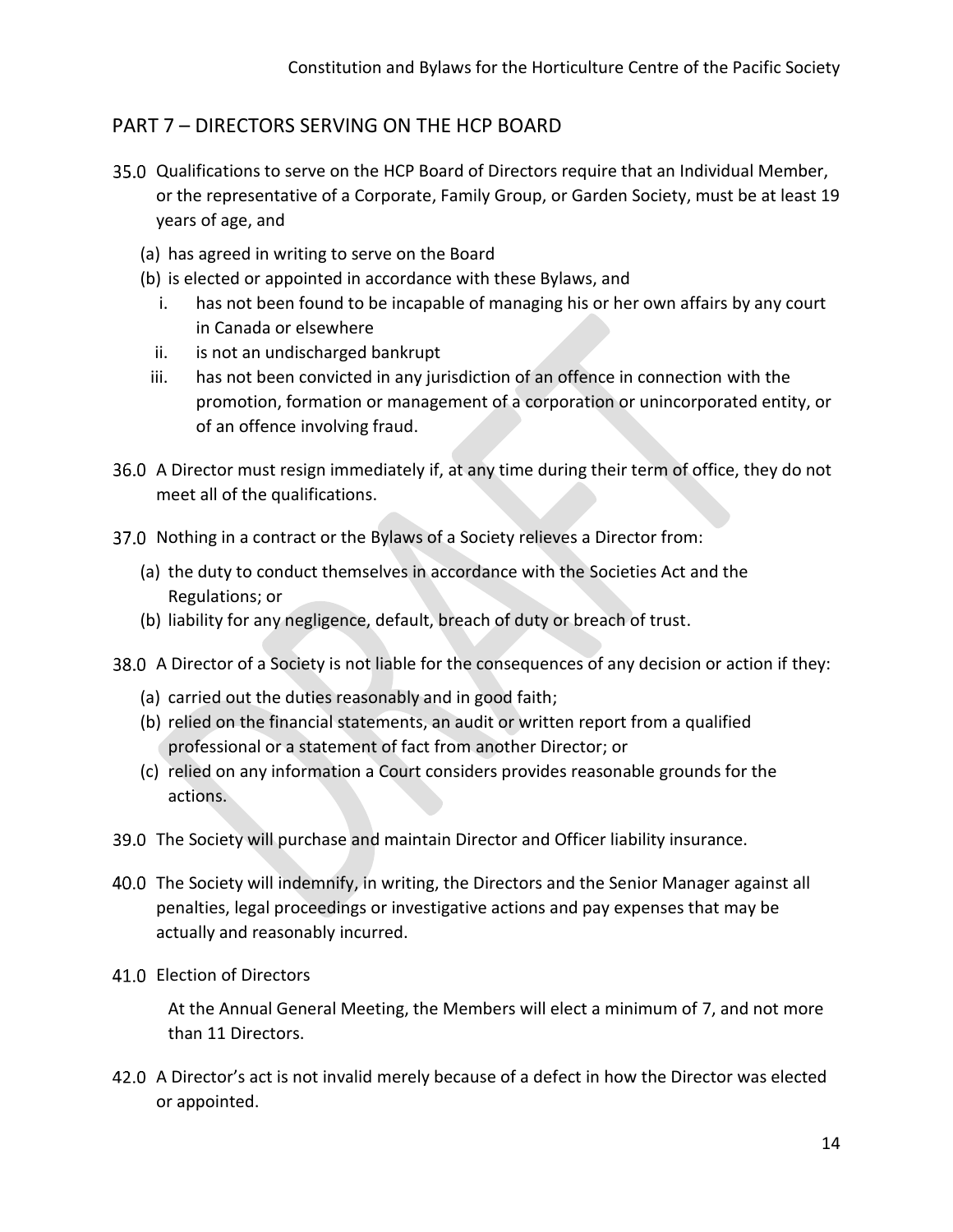- 43.0 The Society's acts are not invalid merely because there are fewer Directors than the required number.
- 44.0 An elected Director's Term of Office is:
	- (a) three consecutive years from the date of election;
	- (b) until the Director resigns, is deemed to have resigned in accordance with these Bylaws, dies; or
	- (c) removed from office in accordance with these Bylaws.
- 45.0 An elected Director may serve for no more than six consecutive years.
- 46.0 An elected Director may stand for re-election or appointment following a one-year break in service.
- 47.0 The Past-Board Chair may serve on the Board, ex-officio, as an appointed, voting Director following retirement from the Board, for a one-year term which may be extended by a Board resolution.
- 48.0 Senior Manager, Director of the Horticulture Centre of the Pacific College and the Head Gardener may be appointed to the Board by resolution, as non-voting Board Members, serving ex-officio.
- A vacancy on the Board occurs when a Director resigns or is deemed to have resigned from the Board, ceases to be a Member of the Society, or dies.
- 50.0 The Board may fill a vacancy by appointing a qualified Member to fill the position until the end of the original Director's remaining term of office.
- 51.0 The Board may invite certain skilled persons to attend Board meetings.
- 52.0 The Officers of the HCP Society constitute an Executive Committee and are the:
- 53.0 Board Chair, Vice-Chair, Secretary, and Treasurer. The Board may appoint, by resolution, other Board Members and/ or a Senior Manager to the Executive Committee.
- 54.0 Election of Society Officers:
	- (a) The Officers are elected from among the Directors at the first Board Meeting after the AGM and hold office for one year until the end of the next Annual General Meeting, and
	- (b) Society Officers may act in more than one capacity during their term of office as a Director.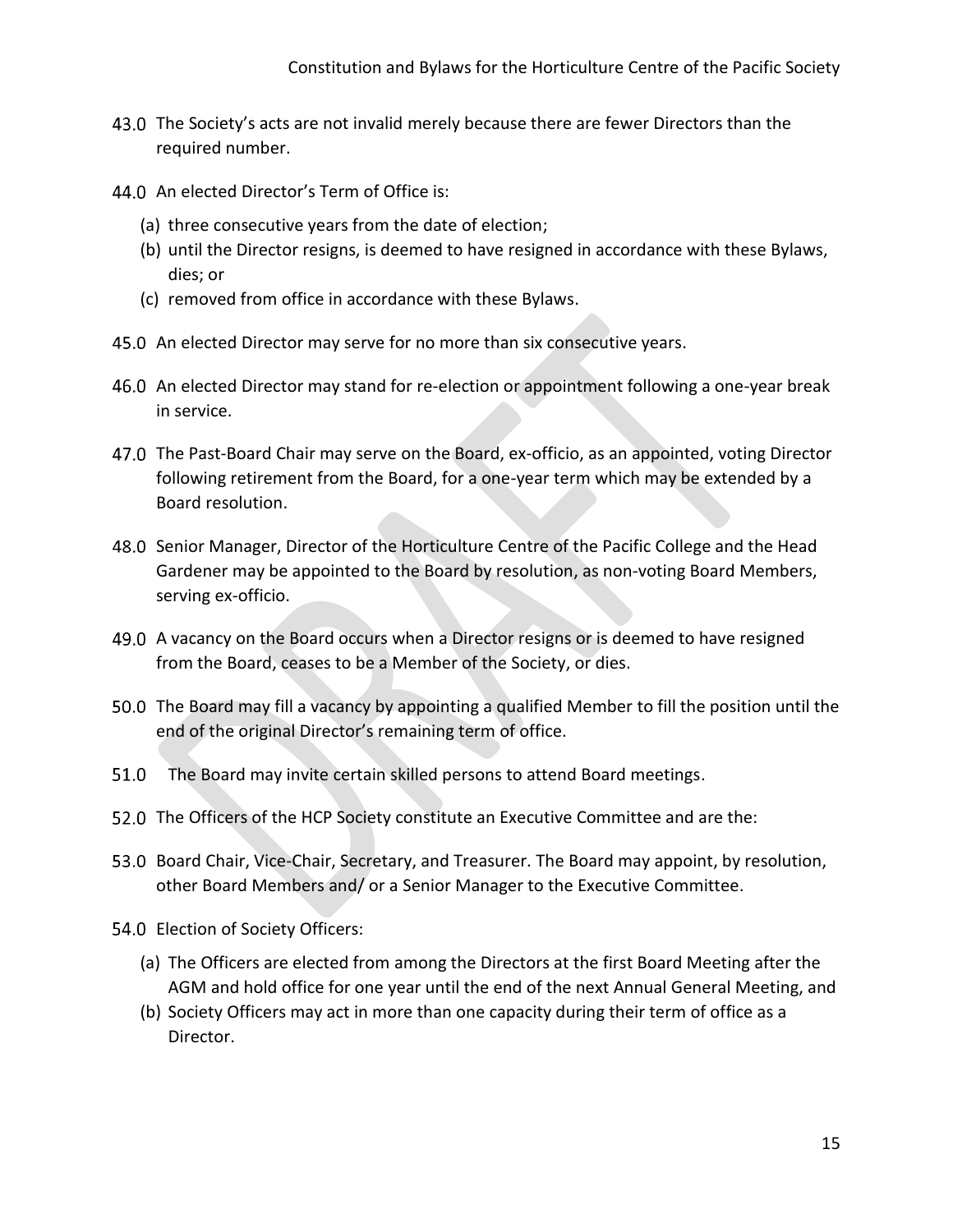- 55.0 An Officer position becomes vacant when:
	- (a) the Officer's term of office expires or the Officer resigns from the office or is removed from office by the Board;
	- (b) the Officer has resigned or is deemed to have resigned from the Board; or
	- (c) ceases to be a member of the Society, or dies.
- 56.0 The Board may appoint another Member to fill the vacant office until the end of the term of the original Officer.
- 57.0 Removal or Resignation of a Director from the Board occurs when:
	- (a) a Director is deemed to have resigned from the Board and may be replaced if he or she does not attend three consecutive meetings without a reason acceptable to the Board; or
	- (b) a Director has missed, without reasonable explanation, 50% of the Board meetings in any consecutive twelve-month period.
- 58.0 A Director who intends to resign must do so in writing and must stipulate if the resignation is effective:
	- (a) when the Society receives the resignation, or
	- (b) on a specified date, or
	- (c) on the occurrence of a specified event.
- 59.0 The Members can remove a Director from office by Special Resolution:
	- (a) for conduct which, in the Members' sole discretion, is inimical to the interests of the Society; and
	- (b) may, by Ordinary Resolution, elect another Member to serve as a Director for the balance of the term of the Director removed.
- 60.0 Appeal if a Director is removed from the Board:
	- (a) that Director wishes to appeal their removal from the Board,
		- i. the Board must give the Director in question (the Appellant) not less than 14 calendar days' written notice of the time and place of the General Meeting at which the vote is to be taken, and
		- ii. the reason(s) for the proposed removal, and
	- iii. the opportunity to speak at the General Meeting and/or provide a written submission before the Members vote on the resolution.
	- (b) the Appellant may present a written statement (not to exceed 200 words), and
		- i. may speak to the Membership, but
		- ii. may not be present during the discussion or vote.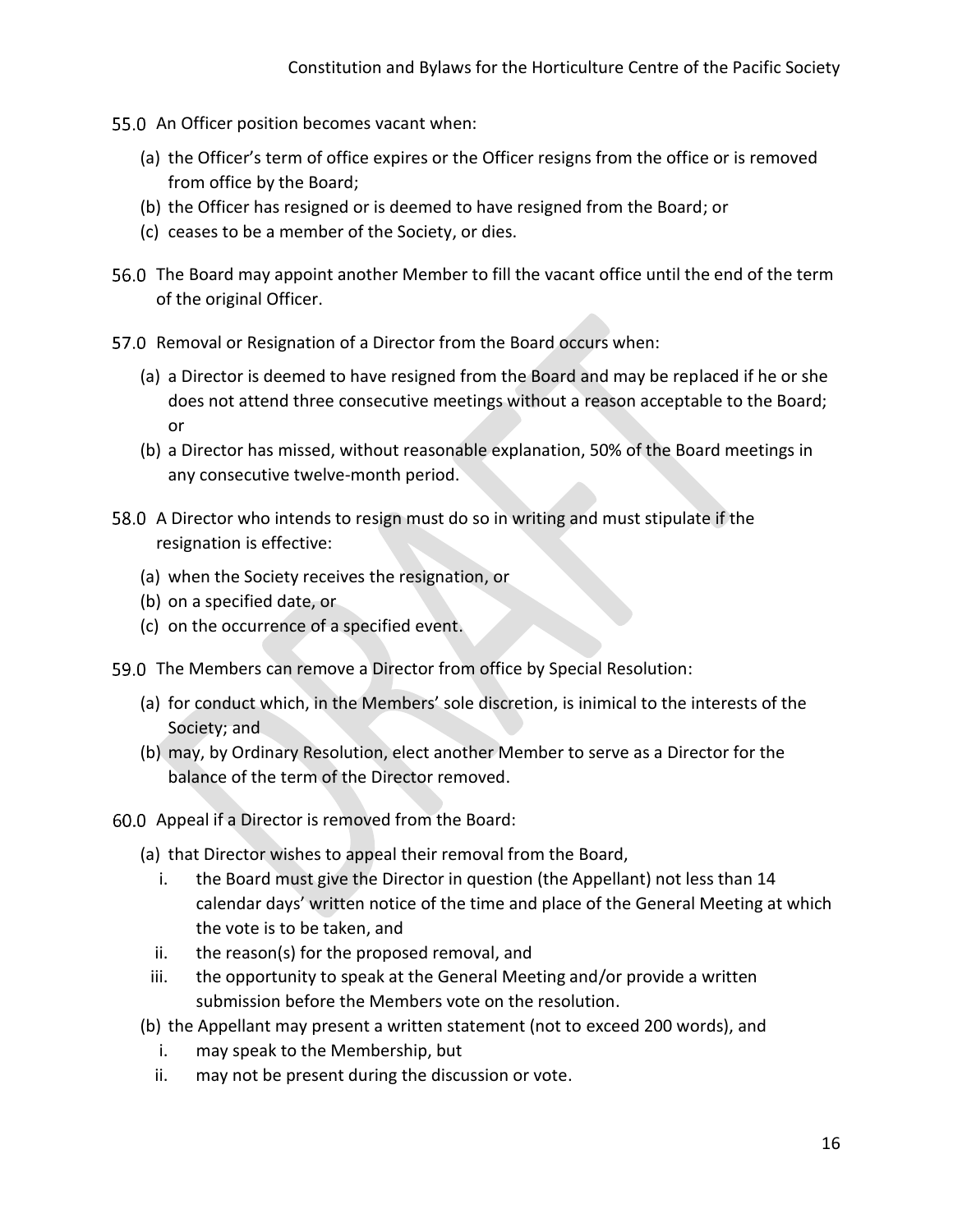- (c) the Members will vote by ballot.
- (d) the Directors must:
	- i. act honestly and in good faith with a view to the best interests of the Society
	- ii. exercise the care, diligence and skill that a reasonably prudent individual would exercise in comparable circumstances;
- iii. act in accordance with the Society Act and the Regulations; and
- iv. act in accordance with these Bylaws.

(e) without limiting the above, Directors must act with a view to the Society's purpose.

#### 61.0 Conflict of interest:

A conflict of interest could arise if an HCP Director or employee has a direct or indirect material interest in/with an actual or proposed contract or transaction involving HCP, or in a matter under consideration that could materially conflict with the person's duty or interest as a Director or employee:

- (a) the Director or employee must disclose fully and promptly to the other Directors, or Management as the case may be, the nature and extent of the interest, and abstain from voting on the contract, transaction or matter under consideration; and
- (b) leave any Board or Management meeting when the issue is discussed, but only with Board approval, may be present to provide information, and must not act in any way to influence the discussion or vote; and
- (c) any conflict of Interest disclosed in a Board meeting must be recorded in the Minutes of the Board Meeting where the conflict of Interest was disclosed; and
- (d) any conflict of Interest disclosed by an employee to Management must be disclosed promptly to the Board.

### <span id="page-17-0"></span>PART 8 – THE BOARD, OFFICERS, VICE-CHAIR, PAST-CHAIR & COMMITTEES

- 62.0 The Board manages, oversees and is responsible for all of the Society's activities and internal affairs, and has the power to deal with all business of the Society between General Meetings.
- 63.0 The Board is the sole authority for making policy decisions that govern the Society in accordance with the Board's Policy Handbook which the Board will review annually.
- 64.0 The Board will be composed of a minimum of 7 and a maximum of 11 elected Directors, and the immediate Past-Chair may serve on the Board in a voting capacity for a term of one year, which may be extended by Board resolution.
- 65.0 The Quorum for Board meetings is a simple majority.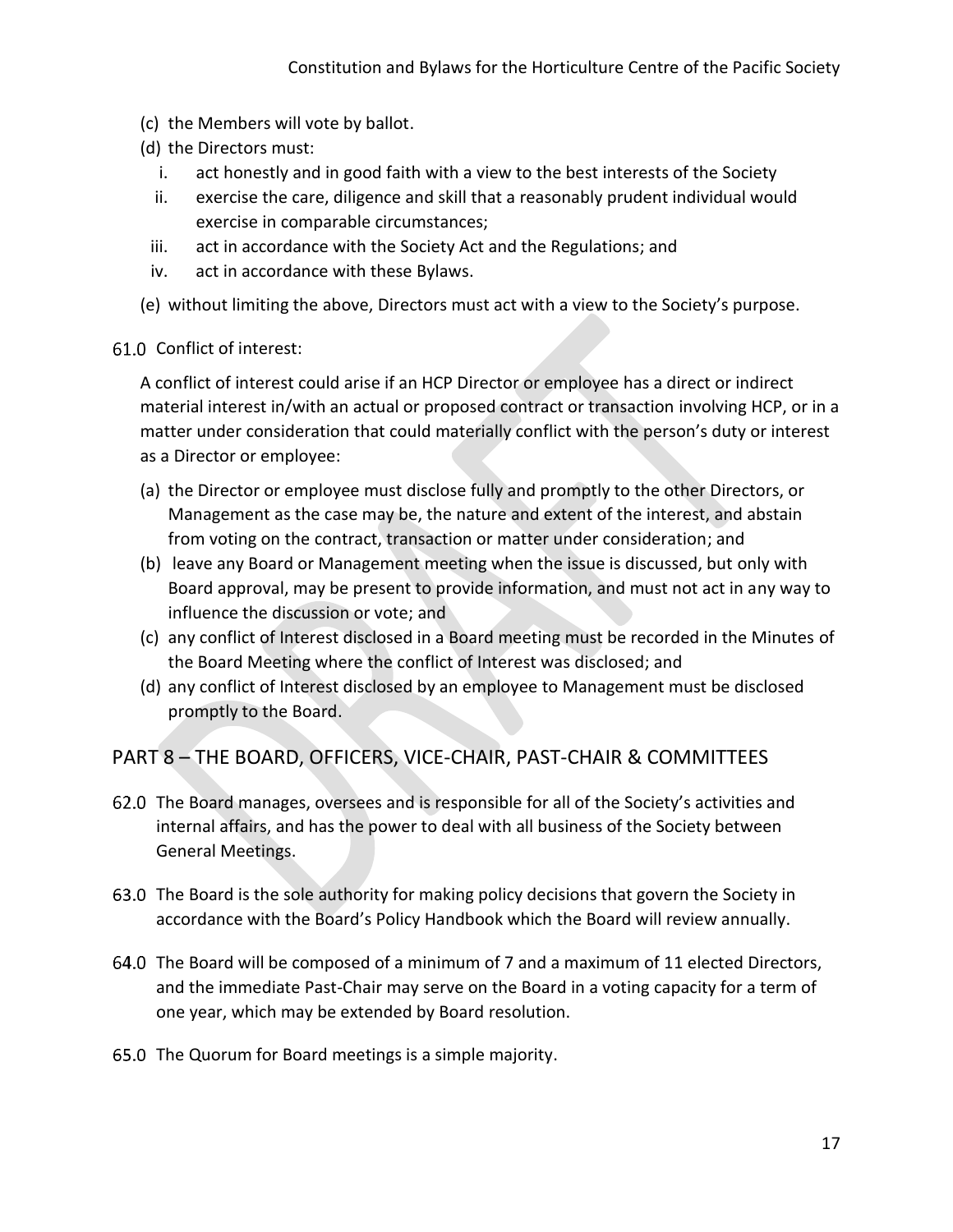- 66.0 The Board may:
	- (a) appoint committees to assist in its work, and all Board committees will have Terms of Reference to govern their activities;
	- (b) meet at any location in the Capital Regional District, on any notice, in person, by telephone, or using any electronic communication medium as long as all Directors are able to communicate with each other;
	- (c) pass resolutions without a meeting if all Directors consent to the resolution in writing;
	- (d) not vote by proxy; and
	- (e) appoint independent (non-society) members to its committees.
- 67.0 The Chair, or in their absence, the Vice-Chair, will preside at all Board and General Meetings, and
	- (a) will call a meeting of the Board in accordance with a schedule agreed to by the Directors at the beginning of each new fiscal year; or
	- (b) at any time, the Chair, or in their absence, the Vice-Chair, considers it necessary.
- 68.0 The Chair must call a meeting of the Board if:
	- (a) requested to do so, in writing, by two Members of the Board; and
	- (b) must provide notice, and a Meeting Agenda, at least (seven days in advance unless all the Directors agree to a shorter notice period).
- 69.0 The Chair has only one vote, as a Director, and does not have a casting vote. The Chair:
	- (a) may move or second a resolution;
	- (b) may delegate responsibilities to Directors on the Board;
	- (c) sits as an ex-officio member on all Board-appointed committees;
	- (d) provides leadership and direction to the Board and committees;
	- (e) represents the Society in public presentations; and
	- (f) performs such other duties as may be determined by the Board from time to time.
	- 70.0 The Vice-Chair will carry out the duties of the Chair if the Chair is absent or otherwise unable to act, and perform other duties as may be determined by the Board.
	- 71.0 The Secretary:
		- (a) conducts the correspondence of the Board and of the Society;
		- (b) issues notices of Board meetings and general meetings;
		- (c) takes and stores minutes of general and Board meetings;
		- (d) has custody of all Society and Board records and documents except those kept by the Treasurer;
		- (e) submits all documents as required by the Registrar;
		- (f) performs such other duties as may be determined by the Board from time to time; and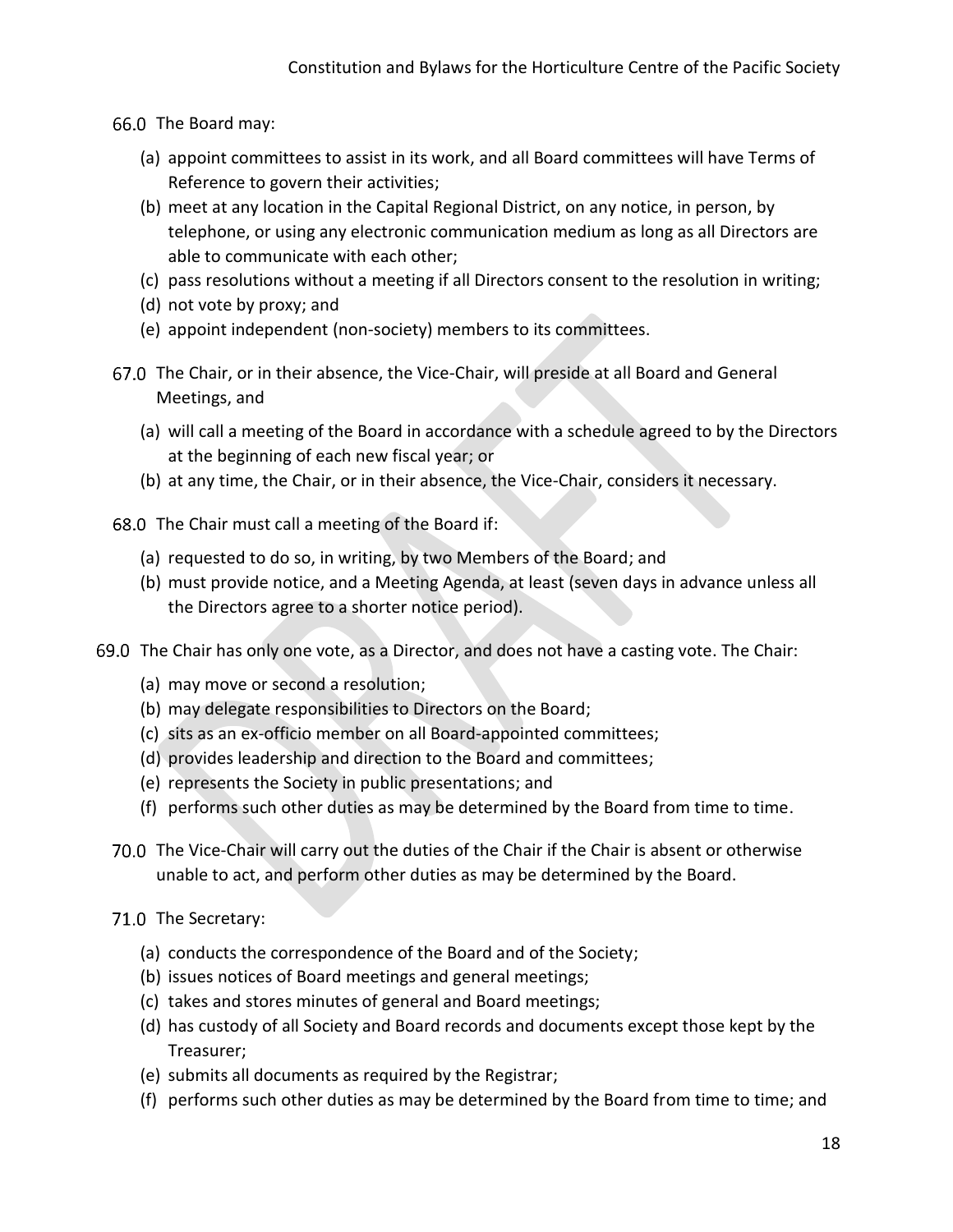- (g) if the Secretary is absent, the Directors will appoint another person to act as Secretary for the meeting.
- 72.0 The Treasurer:
	- (a) ensures that the financial records, including the books of account, are kept in accordance with generally accepted accounting principles;
	- (b) arranges for the preparation of the financial statements necessary to comply with Board requirements and legislation;
	- (c) provides financial statements to the Board, Members and others when required
	- (d) arranges for the annual audit; and
	- (e) performs such other duties as may be determined by the Board from time to time.
- 73.0 The Immediate Past-Chair:
	- (a) assists the Chair to maintain continuity; and
	- (b) performs such other duties as may be determined by the Board.

#### <span id="page-19-0"></span>PART 9 – FINANCES

74.0 The Society will not:

- (a) distribute any gains, profits, investment capital or any other pecuniary benefit to the members and no part of the capital, assets or earnings will inure to the benefit of any of the members;
- (b) declare or distribute any dividend; or
- (c) distribute any of its property among the members during the existence of the Society or upon its winding up or dissolution.
- 75.0 Notwithstanding clause 73.0, any Member who is also serving as an employee of the Society shall be entitled to receive reasonable remuneration for such employment services as they may perform.
- 76.0 The Society's financial year is from January 1 to December 31 and:
	- (a) Society funds will be deposited to the credit of the Society in a financial institution that is regulated by the Superintendent of Financial Institutions, carries on a banking business, and is selected by the Board;
	- (b) Society funds surplus to operational needs shall be invested in a financial institution that is regulated by the Superintendent of Financial Institutions so as to return the highest possible interest rate to the Society;
	- (c) Society funds may only be invested in guaranteed financial products or securities and such investments may be made without regard to the proportion of particular types of products or securities; and
	- (d) the Board must ensure that each investment is one that a prudent investor may make.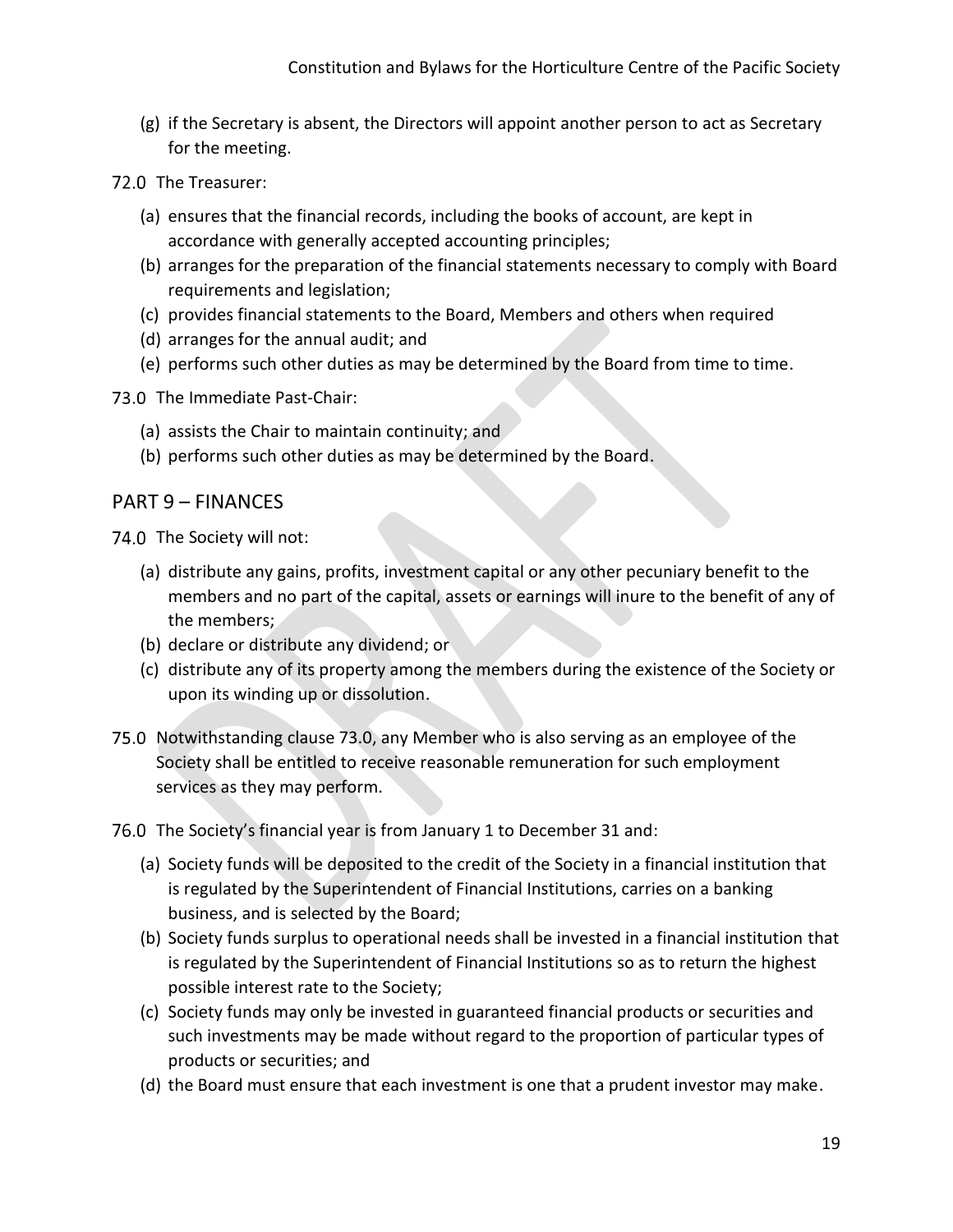- 77.0 Signing authority for approval of each payment or transfer from the Society's banking and investment accounts requires the signatures of any two of the following Officers: the Board Chair, the Secretary, the Treasurer, or one of the Officers, together with the Senior Manager.
- 78.0 The Board may, at its discretion, borrow money as well as issue bonds, debentures, notes or other evidences of debt obligations, at any time, to any person, and for fair consideration.
- 79.0 The Society may, by special resolution, restrict the borrowing powers of the Board of Directors, but a restriction imposed would expire at the next Annual General Meeting.
- 80.0 The Board, at each AGM, must:
	- (a) present the audited financial statements for the twelve-month period representing the previous fiscal year's operations;
	- (b) include a note in the financial statements with regard to the total remuneration, including benefits, paid to any employee or contractor for services, where the amount was at least \$75,000;
	- (c) include the Auditor's Report on those financial statements;
	- (d) include the number of Directors, without providing the Directors' names, but including a description of the capacity in which each such Director acted; and
	- (e) include the total number of employees and of contractors along with the total amount of remuneration paid to them.
- 81.0 The Members, at each AGM, will appoint a qualified professional accounting company to audit the Society's financial statements, and set the appointment to end at the close of the next Annual General Meeting or when a successor is appointed.

## <span id="page-20-0"></span>PART 10 – ADMINISTRATION

- 82.0 The Board may appoint one or more Senior Managers to exercise the Directors' authority to manage the activities or internal affairs of the Society as a whole, or in respect of a principal unit of the Society.
- 83.0 The Board must ensure that a Senior Manager:
	- (a) meets the professional qualifications and business experience standards required to manage the Society's business affairs; and
	- (b) that the standards are commensurate with best practice and industry standards, both when the person is hired and during the entire time of employment; and
	- (c) that the Senior Manager adheres to the same provisions in these Bylaws that apply to the Directors.